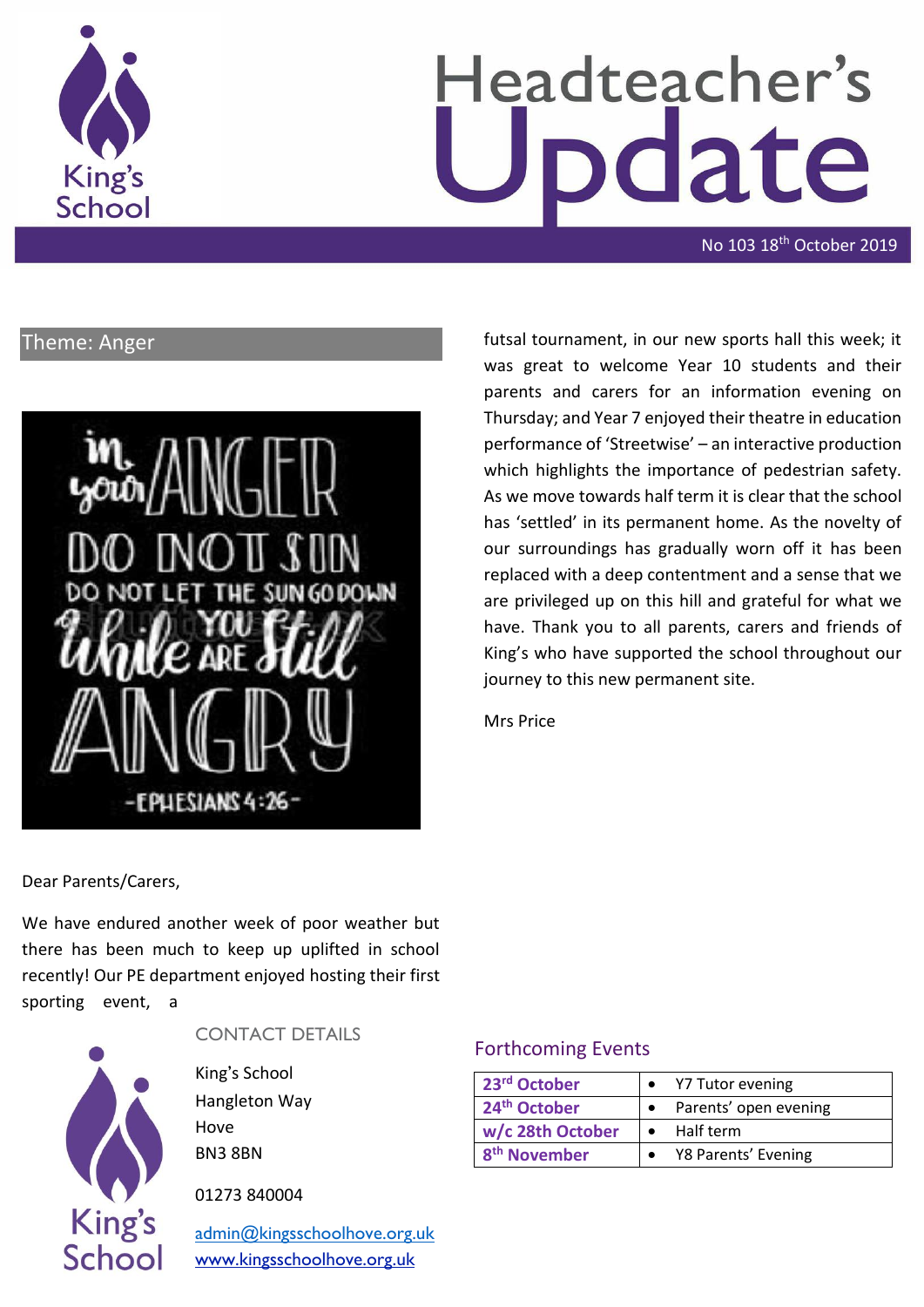## **King's School**

## Year 7 'Streetwise' Theatre Performance

Year 7 enjoyed a production of the play 'Streetwise' this week. The play was designed to highlight the important of pedestrian safety. Statistics show that young people are most vulnerable to being involved in accidents with traffic during their first year at secondary school. This production brought the risks involved in pedestrian travel to them in a humorous and memorable way and highlighted strategies for keeping themselves safe on their journeys to and from school. As the winter starts to close in please remind your children of the importance of taking care when crossing roads and avoiding distractions which often come in the form of phones and headphones.

### Year 10 Information Evening

It was great to welcome Year 10 students and their parents/carers into school this week for an information evening to set them up for the GCSE years ahead. Ms Lowney spoke about the pastoral support available in school and the importance of attendance; Ms Butcher, Mr Knowles and Ms Coles talked parents through the English, Maths and Science GCSE specifications and ways in which parents can support their children; and Mrs Price spoke about the role parents and carers can play in motivating and supporting their children through the stress of GCSEs. It was very pleasing to see such a good turnout for this event and we hope that those who came found it useful.

Copies of the slides from the evening are available from the 'news' section of our website.

### School Opening Celebration Service

Parents and carers who follow our newsletter closely will have noted an opening celebration service scheduled for early November. With regret, this event will no longer be going ahead. We will be hosting an alternative thanksgiving event later in the year.

#### Year 7 Tutors' Evening

We are looking forward to our Year 7 pastoral evening next Wednesday 23rd September when Year 7 parents and carers have the opportunity to meet their child's tutor to find out more about how their child is settling with us at King's. A reminder to please park considerately when attending this event and to use public transport where possible.

#### Parents' and Residents' Opening Evening

We are looking forward to the parents' and local residents' open evening on Thursday 24<sup>th</sup> September, 4-7pm. Booking for this event is now closed as all slots have been taken. There was very high demand for this event and we apologise if you were unable to make a booking. If you were not able to secure a booking please be reassured that you will be able to look around the school when you come in for parents' evenings later in the year.

#### Bike Safety

It is great to see the number of cyclists braving the hill up to our new site. We strongly encourage the use of bikes to improve fitness and wellbeing as well as a way to actively improve our local and global environment. Whilst the majority of our bike users use the roads sensibly there are some students who are putting themselves and others at risk with their actions**. Please remind your children that they should always have a helmet, ride carefully on the left side of the road and signal clearly at junctions**. In addition, as the days get shorter, it is important that students are seen. **As well as lights we would encourage the use of high vis jackets or vests**.

#### Enrichment Letters

Parents/carers have now been sent letters inviting them to choose their child's enrichment activities for the coming academic year. Please visit the enrichment page of our website to submit your choice. Final submissions must be made by 25<sup>th</sup> October.

[https://www.kingsschoolhove.org.uk/enrichment](https://www.kingsschoolhove.org.uk/enrichment-days.php)[days.php](https://www.kingsschoolhove.org.uk/enrichment-days.php)